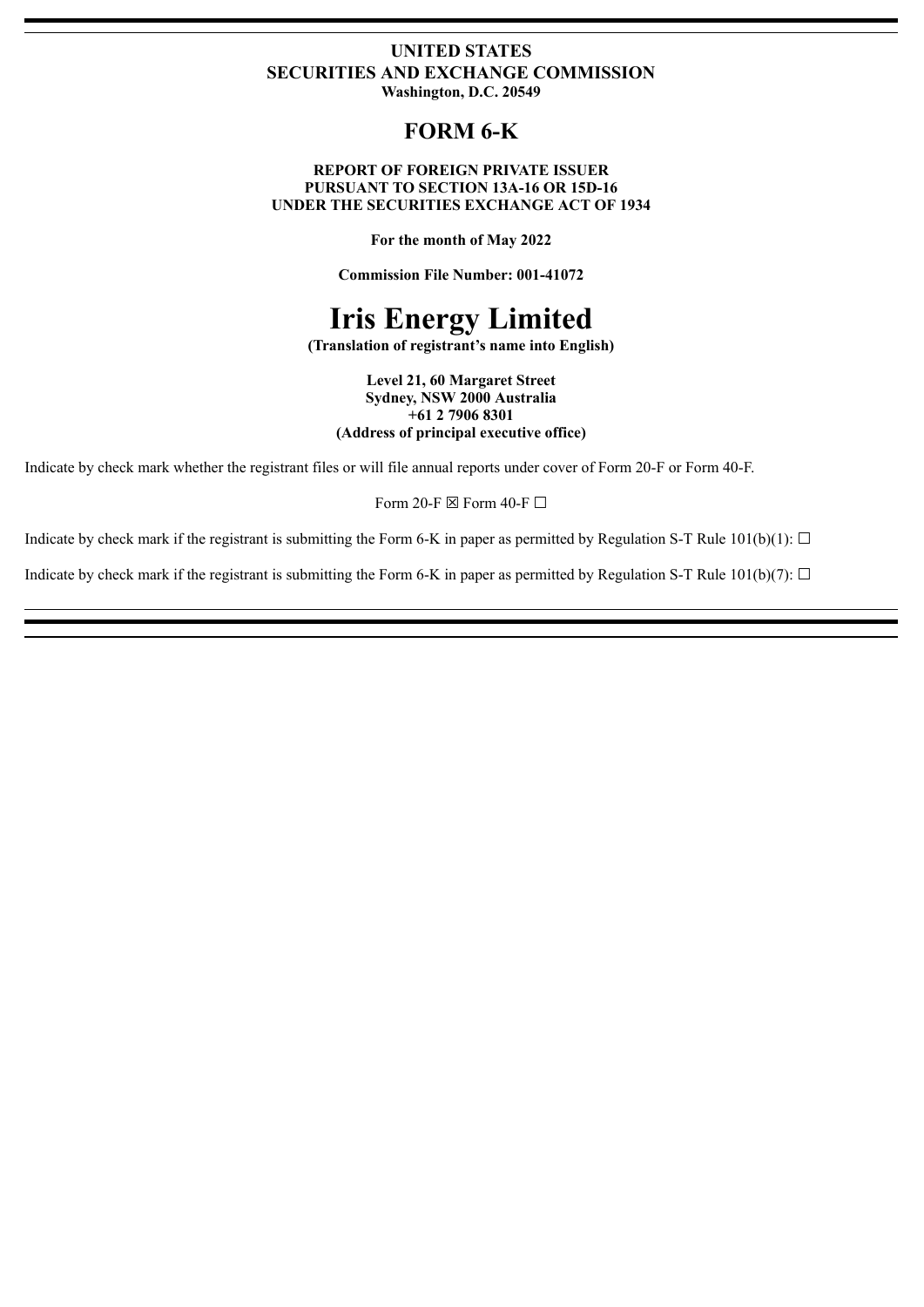## **EXPLANATORY NOTE**

On May 5, 2022, Iris Energy Limited (the "Company") released a monthly investor update regarding its results of operations for April 2022 and provided a business update. A copy of the Company's investor update is furnished hereto as Exhibit 99.1.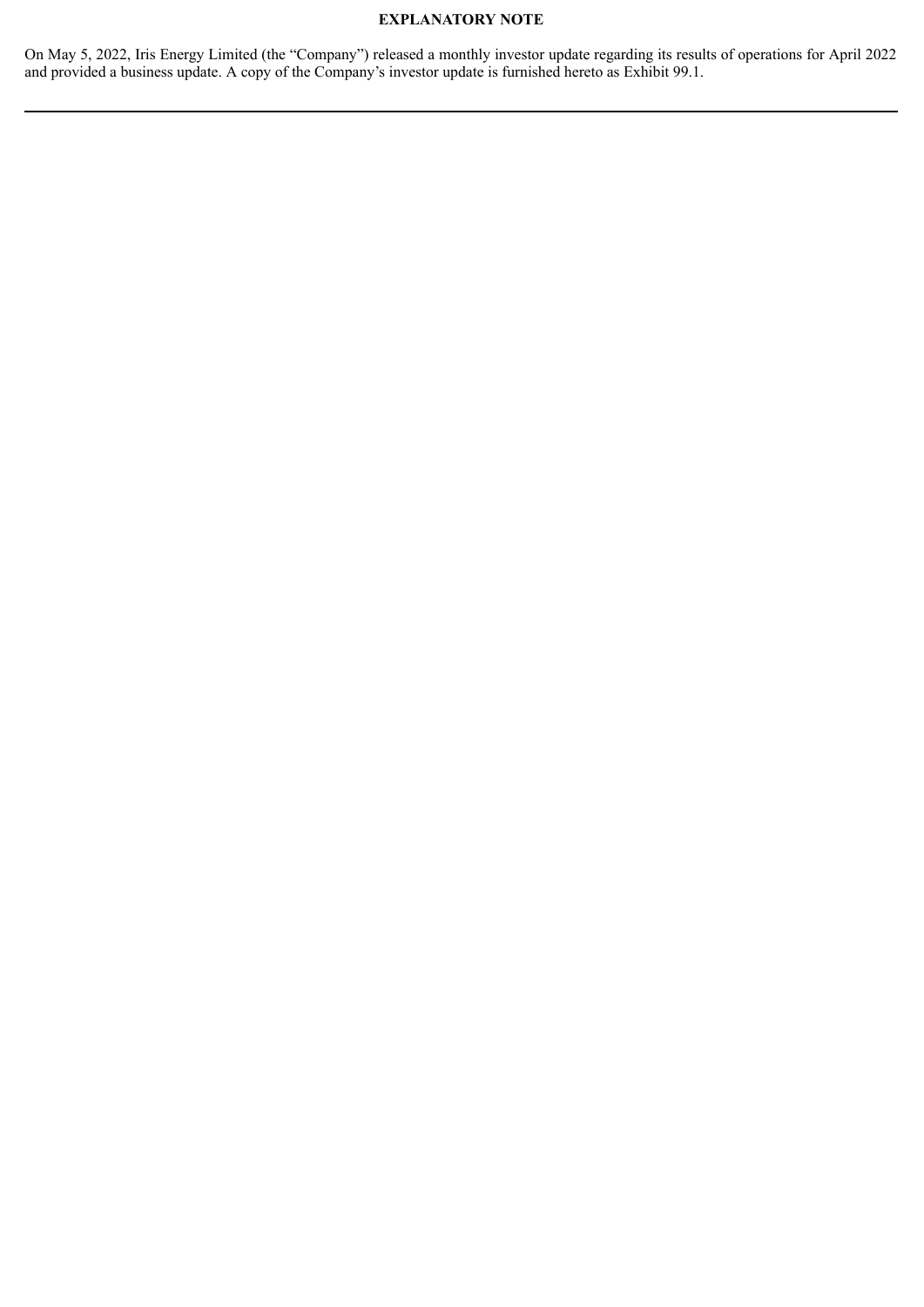# **EXHIBIT INDEX**

| Exhibit<br>No. |  |  |
|----------------|--|--|
|                |  |  |

**No. Description**

[99.1](#page-4-0) Iris Energy Limited, April 2022 Monthly Investor Update, dated May 5, 2022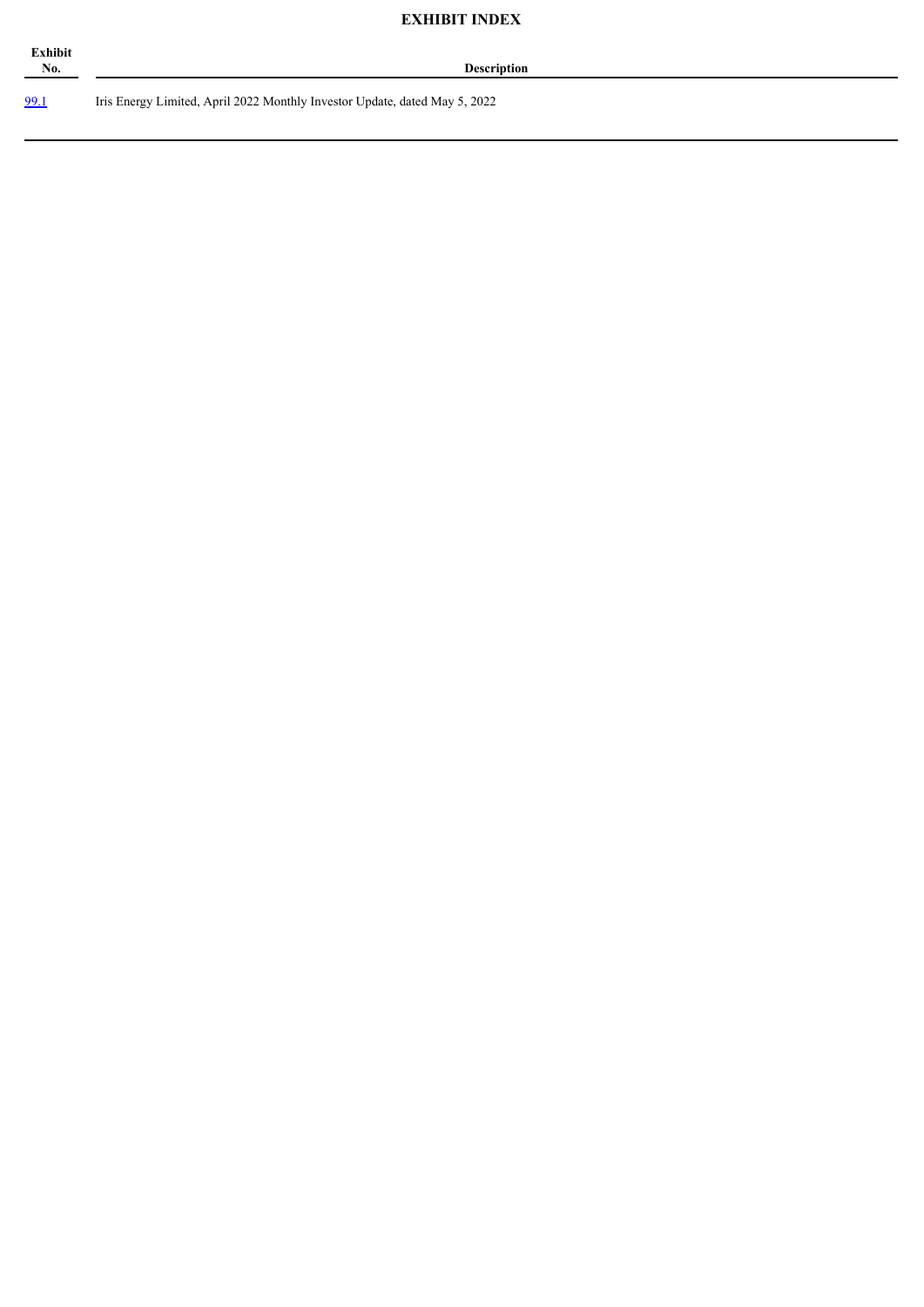## **SIGNATURES**

Pursuant to the requirements of the Securities Exchange Act of 1934, as amended, the registrant has duly caused this report to be signed on its behalf by the undersigned hereunto duly authorized.

#### **Iris Energy Limited**

Date: May 5, 2022 By: /s/ Daniel Roberts

Daniel Roberts Co-Chief Executive Officer and Director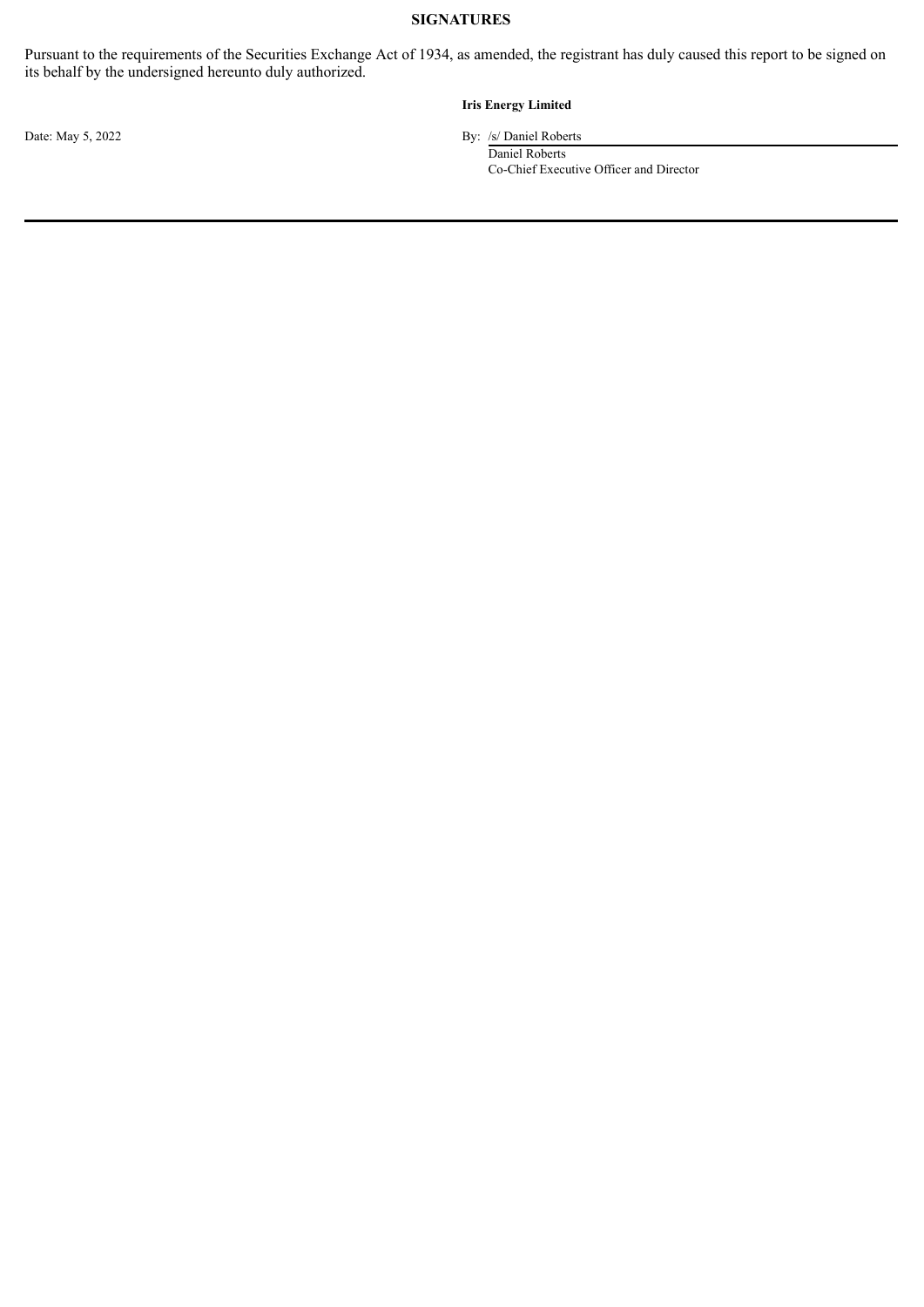# <span id="page-4-0"></span>**IrisEnergy**

# **Monthly Investor Update**

April 2022

#### **Second operating site commissioned ahead of schedule at Mackenzie, BC**

#### **Average operating capacity increases above 1.0 EH/s on track to 10 EH/s by early 2023**

#### **Key highlights**

| <b>Key metrics</b>                        | $Apr-22$ |
|-------------------------------------------|----------|
| Average operating hashrate (PH/s)         | 1.038    |
| Bitcoin mined <sup>1</sup>                | 137      |
| Mining revenue (US\$'000)                 | 5.434    |
| Electricity costs (US\$'000) <sup>2</sup> | 1.205    |
| Revenue per Bitcoin (US\$)                | 39,740   |
| Electricity costs per Bitcoin (US\$)      | 8.810    |

#### • Operations:

- o Commissioning of the first 0.3 EH/s (9MW) completed ahead of schedule at Mackenzie, BC
- o Increased average operating hashrate to 1,038 PH/s (+22% increase)
- o Monthly operating revenue of US\$5.4 million (+6% increase)
- o 137 Bitcoin mined (+13% increase)
- Construction:
	- o Mackenzie (2.4 EH/s, 80MW BC, Canada)
		- Initial 0.3 EH/s (9MW) commissioned ahead of schedule in April
		- The remainder of the first 1.5 EH/s (50MW) remains on track with the third 20MW data center building structurally complete and internal fit out of all three data center buildings progressing to plan
		- See here for the latest update on Mackenzie:
		- o https://www.youtube.com/watch?v=Ac1F4h0n7xg&t=7s
	- o Prince George (2.4 EH/s, 85MW BC, Canada)
		- Foundation works complete for the first two data center buildings (10MW and 20MW), and have commenced for the third data center building (20MW)
		- Structural steel for the first 20MW data center building has arrived on site ready for erection
	- o Childress (9.6 EH/s, 335MW Texas, USA)
		- Construction commenced in April with initial ground-breaking and access road works underway
		- Delivery of the first 100MW of data center buildings remains on track for the end of 2022, with energization expected in Q1 2023

1 Reflects Bitcoin mined post deduction of mining pool fees (currently 0.5% x total Bitcoin mined).

2 Electricity costs include actual cost of electricity at Canal Flats and the estimated cost of electricity at Mackenzie (based on 19 days of operations which commenced on April 12, 2022), for which BC Hydro has not yet issued the first monthly invoice.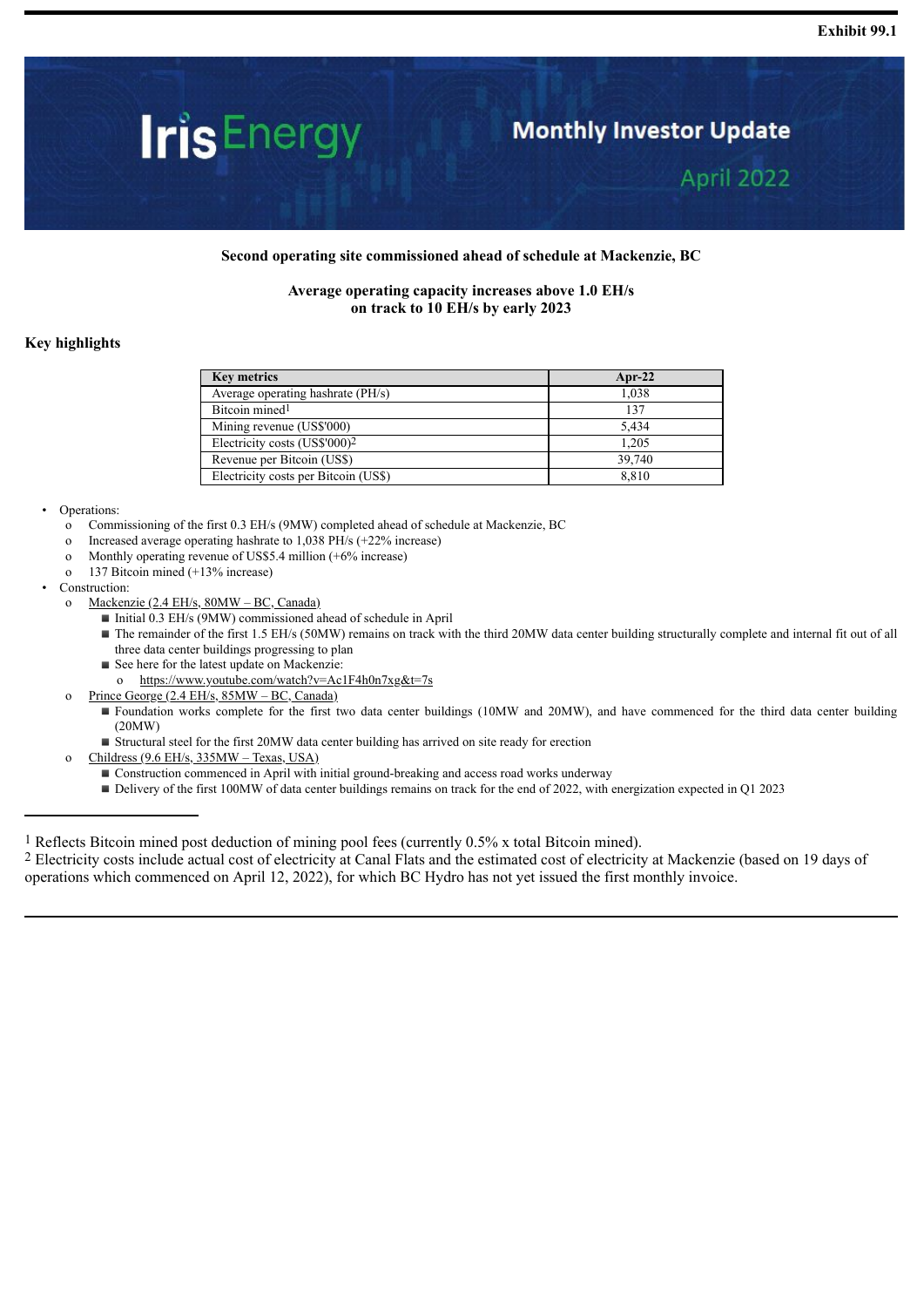#### **Canal Flats update (0.8 EH/s, 30MW) – BC, Canada**

Canal Flats (100% renewable operations since inception3) achieved average monthly operating hashrate in April of 870 PH/s, a 2% increase on March (850 PH/s), driven by the optimization of rack space. The project continues to exceed previously announced site capacity of 0.7 EH/s.

#### **Mackenzie update (2.4 EH/s, 80MW) – BC, Canada**

The initial 0.3 EH/s (9MW) at Mackenzie was successfully commissioned ahead of schedule on April 12. The commencement of operations marks the delivery of the Company's second operating site in BC, Canada. The project achieved monthly average operating hashrate of 168 PH/s in April (reflecting commissioning of 0.3 EH/s mid-month).

Construction of the remainder of the first 1.5 EH/s (50MW) remains on track for Q3 2022, with the additional 0.9 EH/s (30MW) expected in 2023. Major electrical equipment installation is underway (including the substation), along with internal fit out of all three data center buildings.

Upon completion, the proprietary data centers are expected to power an additional  $\sim$ 24,000 Bitmain S19j Pro and S19j miners (already secured), generating 2.4 EH/s of incremental hashrate and adding approximately 15-20 direct full-time local jobs in Mackenzie.

See Mackenzie construction progress video at https://www.youtube.com/watch?v=Ac1F4h0n7xg&t=7s.



*Mackenzie – first three data center buildings (each 20MW) structurally complete*



*Mackenzie – racking and filter banks being progressed in third data center building*

#### **Prince George update (2.4 EH/s, 85MW) – BC, Canada**

Foundation works are complete for the first and second data center buildings (10MW and 20MW) at Prince George and have commenced for the third data center building (20MW). Structural steel for the first 20MW data center building has arrived on site ready for erection, with concrete work underway for the on-site substation and the third data center building (20MW).

The first 1.4 EH/s (50MW), comprising three data centers, remains on track to be energized by the end of Q3 2022, with the additional 1.0 EH/s (35MW) anticipated to come online in 2023.

Upon completion, the proprietary data centers are expected to power an additional ~25,000 Bitmain S19j Pro and S19j miners (already secured), generating 2.4 EH/s of incremental hashrate and adding approximately 20 direct full-time local jobs in Prince George.

<sup>3</sup> Currently 98% directly from renewable energy sources; 2% from purchase of RECs.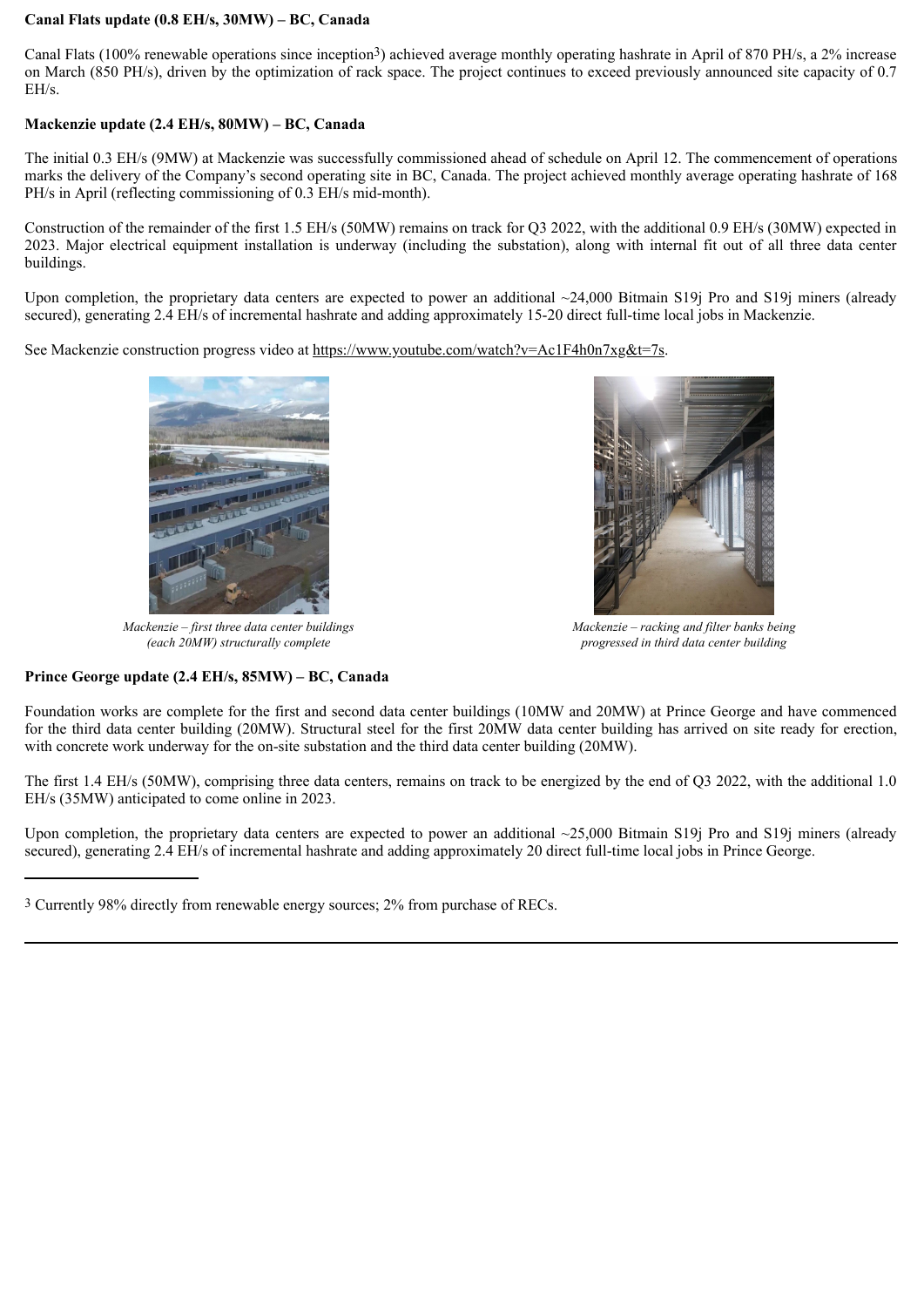



*Prince George – storage facility being erected Prince George – substation foundation works progressing*

#### **Childress update (9.6 EH/s, 335MW) – Texas, USA**

Procurement and early construction activities progressed, with first ground-breaking and access road earthworks commencing.

Purchase orders have been placed on key long-lead items, including the 345kV step-down transformer, 138kV step-down transformers and associated circuit breakers.

The first 3.0 EH/s (100MW) of data center buildings are expected to be completed by the end of 20224, with an additional 6.6 EH/s (235MW), comprising S19j Pro miners (already secured), expected to progressively come online through to Q3 2023. Based upon the executed 600MW connection agreement with AEP Texas, the site has the capability to power an additional  $\sim$ 8 EH/s<sup>5</sup> (265MW) of miners beyond the 15 EH/s already secured.

Upon completion and at full capacity, the proprietary data centers at Childress are expected to generate  $\sim$ 18 EH/s<sup>5</sup> of incremental hashrate and add approximately 50-60 direct full-time local jobs.





*Childress – access road construction Childress – aerial view of access road construction*

#### **Community engagement**

Iris Energy is proud to announce the Community Grants Program for Mackenzie, BC is open for applications. The program is a key component of our commitment to making a positive contribution to the local communities in which we operate.

The program will provide funding for local initiatives that benefit the Mackenzie, BC community in the areas of community participation, sustainability, safety, technology and learning. Up to CAD\$100,000 of grant funding will be available each year.

For more information or to access the Community Grants Program application form please click the link: https://forms.irisenergy.co/.

<sup>4</sup> Data center buildings targeted for completion by end of 2022; energization of data centers targeted for Q1 2023.

<sup>5</sup> Equivalent hashrate potential for the available power capacity assuming installation of additional Bitmain S19j Pro miners.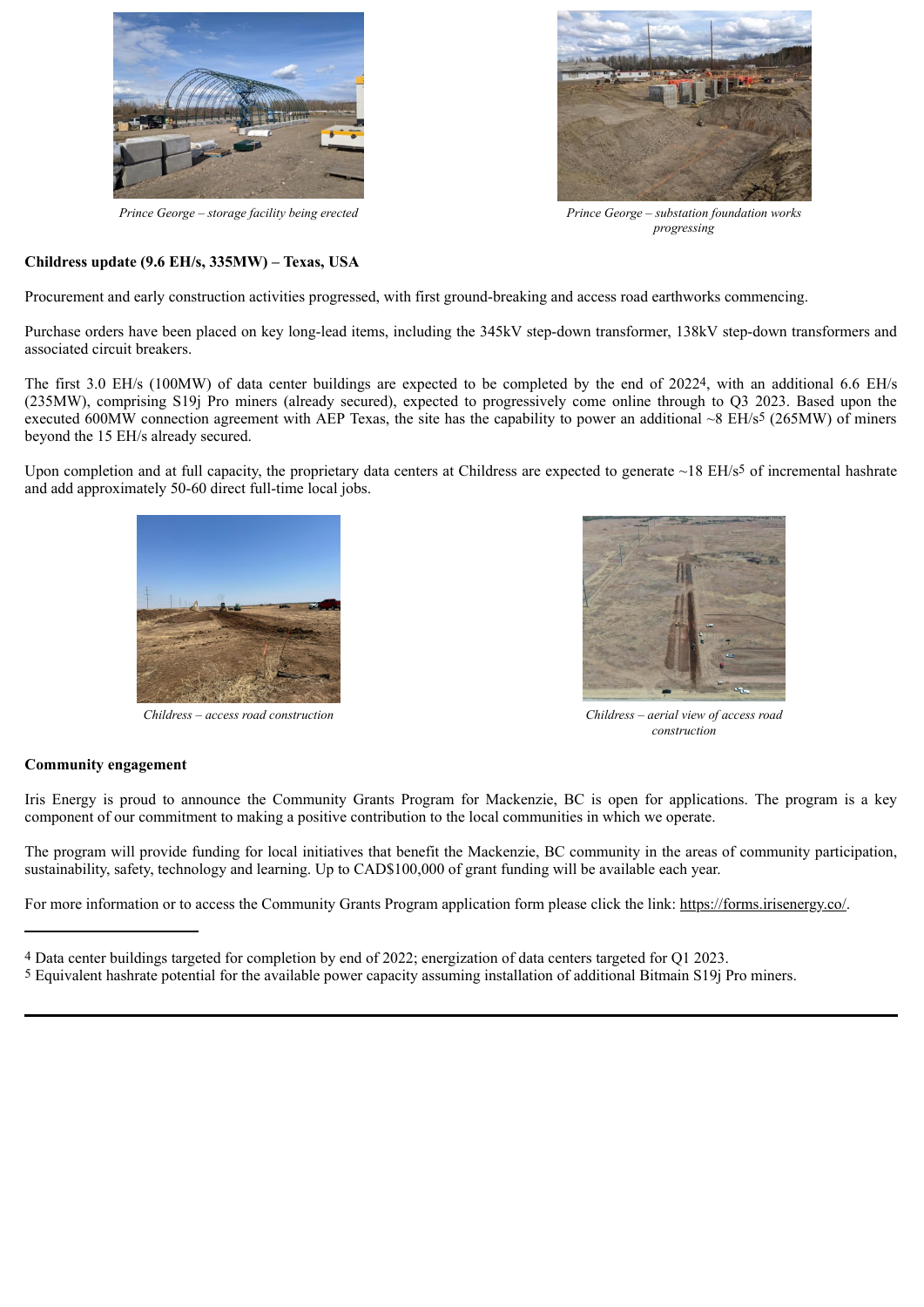#### **Future development sites**

Development works continued across additional sites in Canada, the USA and Asia-Pacific, which are expected to support up to an additional >1GW of aggregate power capacity capable of powering growth well beyond the Company's 15 EH/s of secured miners (~530MW) and 795MW of announced power capacity.

Further details will be provided in due course including as and when development sites transition to the construction phase.

#### **Operating and financial results**

#### Daily average operating hashrate chart



#### Technical commentary

The Company's average operating hashrate increased to 1,038 PH/s in April, primarily attributable to the commissioning of the first 9MW at Mackenzie.

| Operating*                           | <b>Feb-22</b> | $Mar-22$ | Apr-22 |  |
|--------------------------------------|---------------|----------|--------|--|
| Operating renewable power usage (MW) | -             | . .      | ມມ     |  |
| Avg operating hashrate (PH/s)        | 844           | 850      | .038   |  |

*\* Reflects actual recorded operating power usage and hashrate (not nameplate). Note: nameplate capacity is higher than actual operating power usage due to features of the Company's proprietary data center design which utilizes variable speed fans to reduce power consumption during cooler months, as well as the Company maintaining a buffer within its infrastructure capacity that can be also directed to other site uses (e.g., in-house fabrication shop at Canal Flats is currently operating as Iris Energy has the advantage of saving time and costs by internally constructing certain components for its expansion sites).*

| Financial (unaudited) <sup>6</sup>   | $Feb-22$ | $Mar-22$ | $Arr-22$ |
|--------------------------------------|----------|----------|----------|
| Bitcoin mined*                       | 110      | 121      | 137      |
| Mining revenue (US\$'000)            | 4.495    | 5.136    | 5.434    |
| Electricity costs (US\$'000)         | 895      | 1.029    | 1.205    |
| Revenue per Bitcoin (US\$)           | 40.789   | 42.471   | 39.740   |
| Electricity costs per Bitcoin (US\$) | 8.118    | 8.512    | 8.8107   |

*\* Reflects Bitcoin mined post deduction of mining pool fees (currently 0.5% x total Bitcoin mined).*

<sup>6</sup> Monthly U.S. dollar values shown have been translated from Australian dollars (A\$) at the noon buying rate of the Federal Reserve Bank of New York on the last working day of each month. The rate applied for April 2022 is A\$1 to US\$0.7101.

<sup>7</sup> Electricity costs include actual cost of electricity at Canal Flats and the estimated cost of electricity at Mackenzie (based on 19 days of operations which commenced on April 12, 2022), for which BC Hydro has not yet issued the first monthly invoice.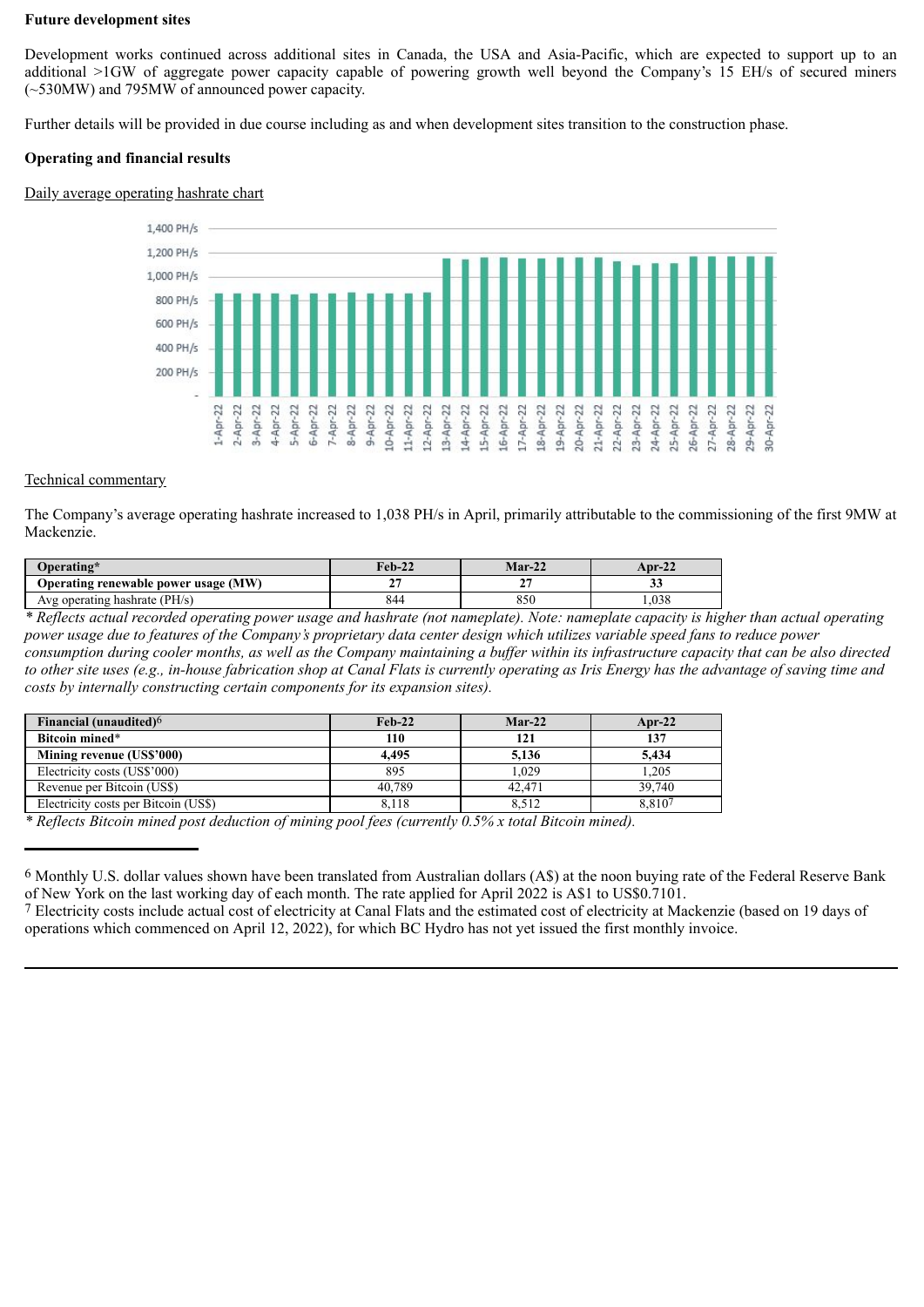| Miner Shipping Schedule <sup>8</sup> | <b>Hardware</b>            | <b>Units</b> | PH/s (incremental) | PH/s         |
|--------------------------------------|----------------------------|--------------|--------------------|--------------|
|                                      |                            |              |                    | (cumulative) |
| Operating (April 2022)               | $S19i$ Pro <sup>9</sup>    | 11.480       | 1.038              | 1.038        |
| Inventory $-$ in transit             | $S19j$ Pro / $S19j$        | 2,709        | 266                | 1,304        |
| Inventory – pending deployment       | $S19$ j Pro / $S19$ j $10$ | 15,493       | 1,464              | 2,768        |
| Q <sub>2</sub> 2022                  | $S19$ j Pro / $S19$ j      | 9,585        | 915                | 3,683        |
| O3 2022                              | $S19$ i Pro / $S19$ i      | 7,063        | 659                | 4,342        |
| Q4 2022                              | $S19$ j Pro / $S19$ j      | 27,973       | 2,781              | 7,123        |
| O1 2023                              | S <sub>19</sub> Pro        | 26,577       | 2,658              | 9,781        |
| Q2 2023                              | S <sub>19</sub> Pro        | 26,765       | 2,676              | 12,457       |
| O <sub>3</sub> 2023                  | S <sub>19</sub> Pro        | 26,952       | 2,695              | 15,152       |
| Total                                |                            | 154,597      | 15.152             |              |

| <b>Site Overview</b>        | Capacity<br>(MW) | Capacity (EH/s) | Timing <sup>8</sup>              | <b>Status</b>      |
|-----------------------------|------------------|-----------------|----------------------------------|--------------------|
| Canal Flats (BC, Canada)    | 30               | 0.8             | Complete                         | Operating          |
|                             | 9                | 0.3             | Complete                         | Operating          |
| Mackenzie (BC, Canada)      | 41               | 1.2             | O <sub>3</sub> 2022              | Under construction |
|                             | 30               | 0.9             | 2023                             | Under construction |
| Prince George (BC, Canada)  | 50               | 1.4             | Q3 2022                          | Under construction |
|                             | 35               | 1.0             | 2023                             | Under construction |
| Childress (Texas, USA)      | 100              | 3.0             | O <sub>4</sub> 2022 <sup>4</sup> | Under construction |
|                             | 235              | 6.6             | 2023                             | Under construction |
| Total (miners secured)      | 530              | 15.2            |                                  |                    |
| Childress (Texas, USA)      | 265              | $\sim 85$       |                                  | Potential capacity |
| Total (potential expansion) | 795              | $-235$          |                                  |                    |

#### **About Iris Energy**

Iris Energy is a sustainable Bitcoin mining company that supports local communities, as well as the decarbonization of energy markets and the global Bitcoin network.

- Focus on low-cost renewables: Iris Energy targets markets with low-cost, excess and/or under-utilized renewable energy, and where the Company can support local communities
- Long-term security over infrastructure, land and power supply: Iris Energy builds, owns and operates its electrical infrastructure and proprietary data centers, providing long-term security and operational control over its assets
- Seasoned management team: Iris Energy's team has an impressive track record of success across energy, infrastructure, renewables, finance, digital assets and data centers

<sup>8</sup> All timing references are to calendar quarters and years.

<sup>9</sup> Includes mix of lower efficiency hardware, which is estimated to represent less than 2% of the operating 1,038 PH/s.

<sup>10</sup> Includes mix of lower efficiency hardware, which is estimated to represent less than 9% of miners pending deployment.